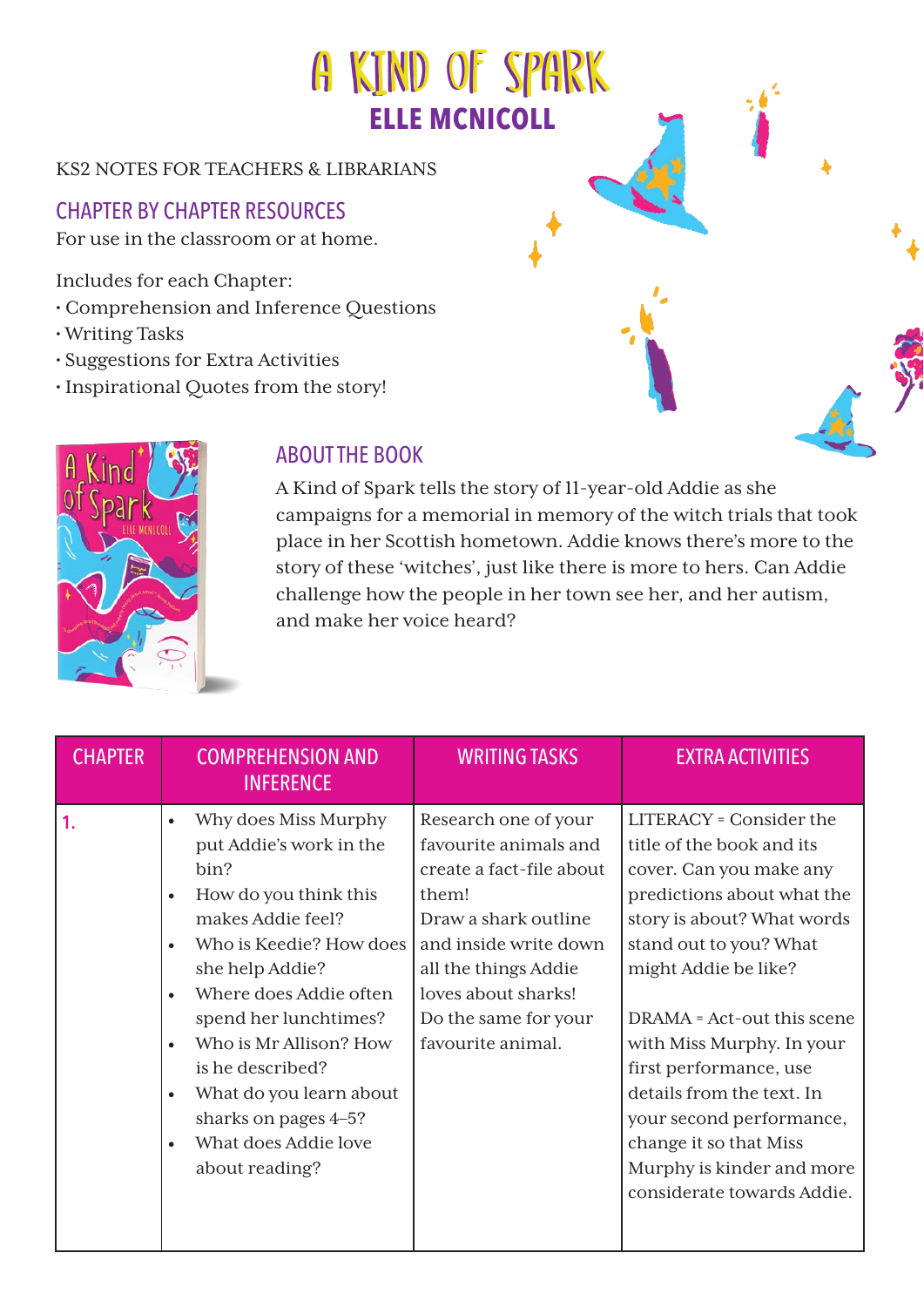| 2. | What does Addie's family<br>have for dinner on a<br>Monday?<br>Who is Nina? Who does<br>$\bullet$<br>she talk to through her<br>camera?<br>Why doesn't Addie<br>$\bullet$<br>understand Nina on page<br>10?<br>Who is the only person<br>$\bullet$<br>Addie ever hugs and<br>why?<br>How is Keedie 'like'<br>$\bullet$<br>Addie? What does this<br>mean?<br>What are 'motor skills'?<br>$\bullet$<br>How do they affect<br>Addie's handwriting?<br>What do the words<br>$\bullet$<br>'stimming', 'masking',<br>and 'neurotypical' mean?   | Write a paragraph<br>summarising how<br>Addie experiences the<br>world differently due<br>to being autistic.             | <b>PSHE</b> = Discuss what<br>'difference' means and<br>why it is something to be<br>celebrated. How can you<br>be inclusive and make<br>everyone feel welcome<br>in your classroom? What<br>can you say? What can you<br>do? Create an Inclusive<br>Classroom Plan.<br>ART = Draw a picture of<br>yourself and around it,<br>note down things that<br>make you different. Discuss<br>your ideas together to<br>celebrate your differences. |
|----|-------------------------------------------------------------------------------------------------------------------------------------------------------------------------------------------------------------------------------------------------------------------------------------------------------------------------------------------------------------------------------------------------------------------------------------------------------------------------------------------------------------------------------------------|--------------------------------------------------------------------------------------------------------------------------|---------------------------------------------------------------------------------------------------------------------------------------------------------------------------------------------------------------------------------------------------------------------------------------------------------------------------------------------------------------------------------------------------------------------------------------------|
| 3. | Who is Jenna? Who is her<br>$\bullet$<br>new friend?<br>How does Audrey stick<br>$\bullet$<br>up for Addie?<br>Why might people<br>$\bullet$<br>in Juniper 'insist on<br>pretending' they are<br>from Edinburgh?<br>Who was 'dunked in the<br>$\bullet$<br>Nor' Loch' and why?<br>What does Addie mean<br>$\bullet$<br>when she says she is<br>'overstimulated'?<br>How is Emily unkind on<br>$\bullet$<br>page 24? How should<br>Miss Murphy respond to<br>this?<br>Why is Addie 'cautious'<br>$\bullet$<br>around Audrey on page<br>27? | Research the history<br>of witch trials in the<br>UK and create a Non-<br>Chronological Report<br>showing what you find. | <b>HISTORY</b> = Conduct more<br>research about the history<br>of witch trials in your local<br>area, nearest city, or the<br>whole country you live in.<br>Make a list of ten bullet<br>points of your favourite<br>facts.<br><b>DRAMA</b> = Create and<br>perform a 1-minute news<br>report in which you detail<br>the history of witch trials in<br>your local area, nearest city<br>or the whole country you<br>live in.                |

When I am trying to sleep at night, I like to imagine diving deep beneath the cold waves of the ocean and swimming with a shark. Page 6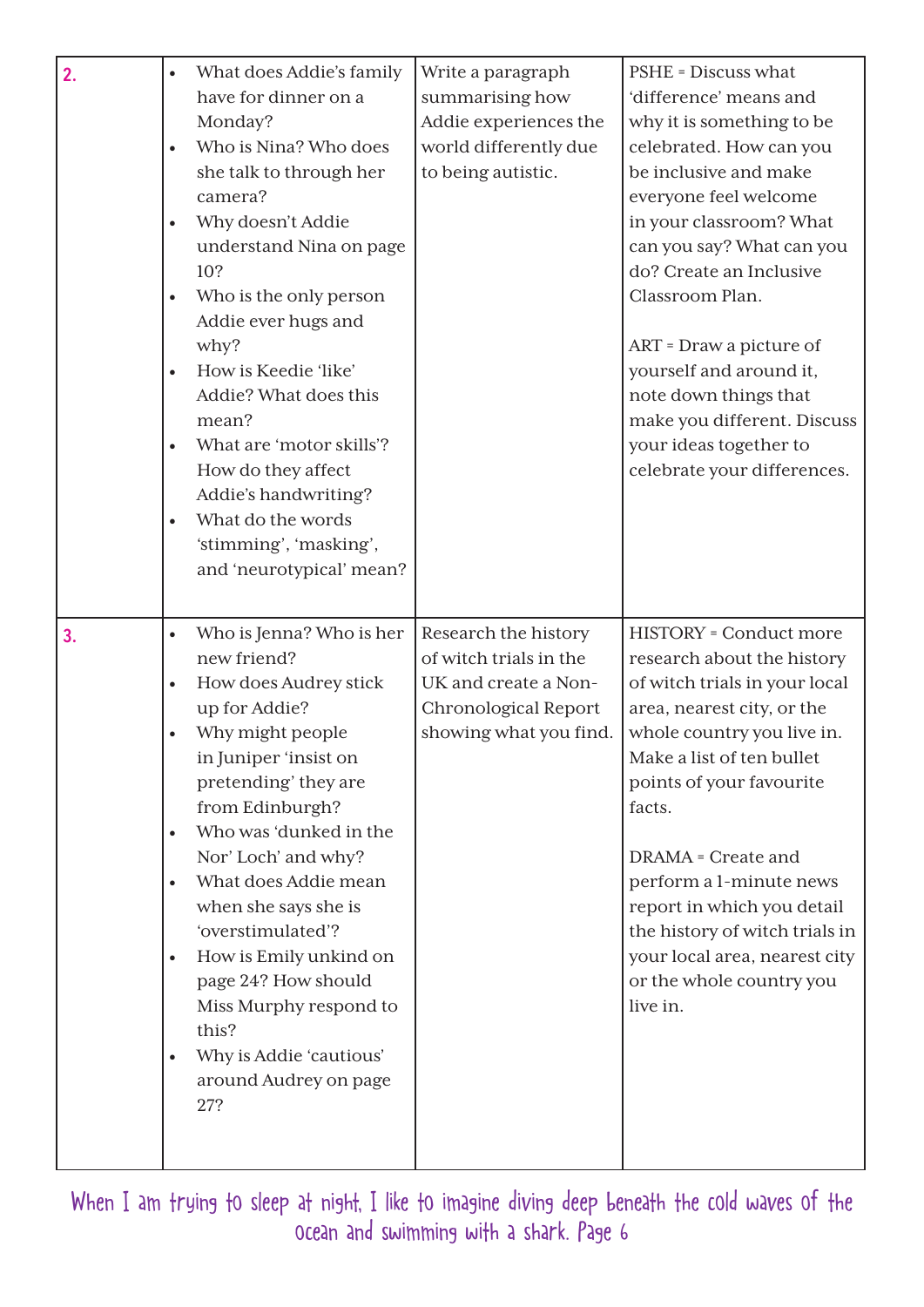| 4. | What is vlogging? What<br>$\bullet$<br>does Addie think about<br>Nina's vlogging?<br>Who is Mr Macintosh?<br>$\bullet$<br>What does it mean to be<br>'head of the committee'?<br>What does Addie propose<br>$\bullet$<br>to the committee on pages<br>$32 - 33?$<br>Why does Keedie think<br>$\bullet$<br>this is a good idea? What<br>do you think?<br>What does Keedie mean<br>$\bullet$<br>when she says, 'this village<br>is stuck in the dark ages'?<br>Why might Addie not<br>$\bullet$<br>want to talk about her<br>autism to the camera?<br>What makes Addie happy<br>$\bullet$<br>on page 37? | Write a diary<br>entry from Addie's<br>perspective after being<br>turned down by the<br>committee.                                                                    | PSHE = List some of the<br>pros and cons of social<br>media.<br>DRAMA = Write down<br>some ideas about why<br>it was wrong of Nina to<br>post her vlog. Role-play<br>a conversation with Nina<br>giving her advice about<br>why it was wrong.                                                                                                                           |
|----|--------------------------------------------------------------------------------------------------------------------------------------------------------------------------------------------------------------------------------------------------------------------------------------------------------------------------------------------------------------------------------------------------------------------------------------------------------------------------------------------------------------------------------------------------------------------------------------------------------|-----------------------------------------------------------------------------------------------------------------------------------------------------------------------|-------------------------------------------------------------------------------------------------------------------------------------------------------------------------------------------------------------------------------------------------------------------------------------------------------------------------------------------------------------------------|
| 5. | Why do you think Keedie<br>$\bullet$<br>says, 'it wasn't easy at<br>school for me'?<br>Which 'difficult' memory<br>does Addie recall about<br>Mrs Craig?<br>How has Keedie changed<br>$\bullet$<br>over time on page 41?<br>Why are some people<br>$\bullet$<br>described as being 'like<br>trees' on pages 42-43?<br>How does Mr Macintosh<br>$\bullet$<br>respond to Addie's idea?<br>What does Keedie mean<br>$\bullet$<br>when she says, 'it was<br>textbook'?<br>What does Addie decide<br>to do at the end of the<br>chapter?                                                                    | Write a persuasive<br>article or speech about<br>a topic you care about.<br>Include some facts and<br>opinions to inform<br>your audience about<br>your chosen topic. | PSHE = With a partner,<br>have a chat about someone<br>who is like a tree to you<br>and is always there (page<br>42). Draw an outline of a<br>tree and decorate it with<br>the names of all the people<br>who mean a lot to you.<br>ART = Draw the outline of a<br>picture to colour in when<br>you feel overwhelmed or<br>anxious. How does this<br>activity help you? |

I feel... angry. The unfairness of it sits in my stomach like a stone. Page 23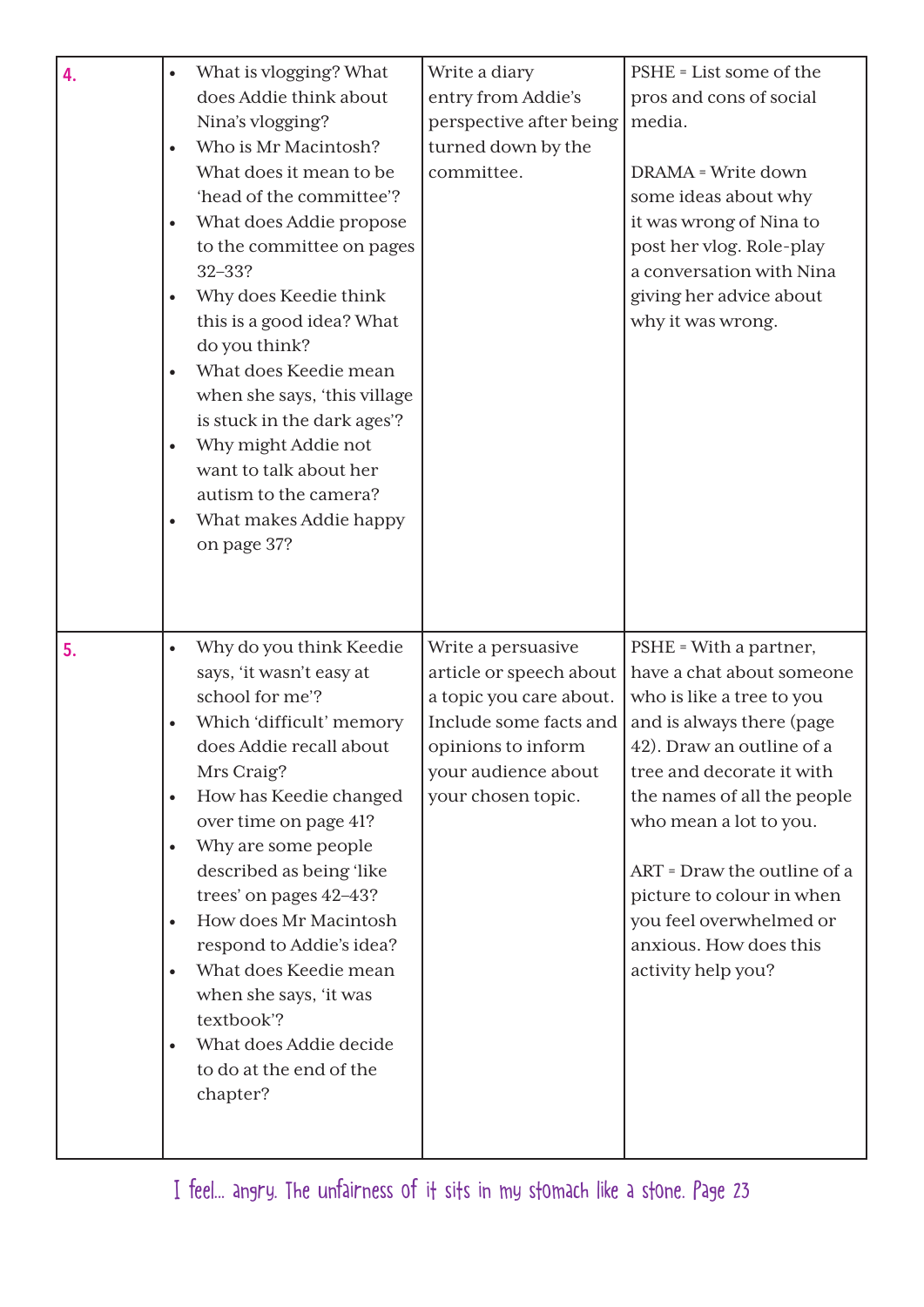| 6. | What does Addie compare<br>$\bullet$<br>her brain to when talking<br>to Audrey?<br>How else does Addie<br>$\bullet$<br>explain autism to Audrey?<br>What does Addie 'realise'<br>$\bullet$<br>about Jenna on page 48?<br>Why is Keedie upset on<br>$\bullet$<br>page 49? What has come<br>at 'great personal cost'?<br>What is the problem with<br>$\bullet$<br>the word 'normal'?<br>Why does Addie wish she<br>$\bullet$<br>'was like everybody else'?<br>What else does Addie wish<br>on page 59 and why?                                                                                          | Design an anti-<br>bullying poster to be<br>put up at your school.<br>Include information<br>about what bullying<br>is and what your<br>classmates should do<br>if they find out it is<br>happening.                                    | PSHE = List down<br>important qualities that<br>you look for in a friend or<br>write a 'Friendship Recipe'.<br>Consider the friendship<br>between Addie and Audrey<br>in the story.<br>PSHE = Perform breathing<br>exercises to help you to<br>feel calm when you are in a<br>stressful situation.                                           |
|----|-------------------------------------------------------------------------------------------------------------------------------------------------------------------------------------------------------------------------------------------------------------------------------------------------------------------------------------------------------------------------------------------------------------------------------------------------------------------------------------------------------------------------------------------------------------------------------------------------------|-----------------------------------------------------------------------------------------------------------------------------------------------------------------------------------------------------------------------------------------|----------------------------------------------------------------------------------------------------------------------------------------------------------------------------------------------------------------------------------------------------------------------------------------------------------------------------------------------|
| 7. | Why does Addie describe<br>$\bullet$<br>school trips as 'gambles'?<br>Who is Mr Patterson?<br>$\bullet$<br>What does a PhD stand<br>for?<br>What is the first stop of<br>$\bullet$<br>the trip? Have you ever<br>been there yourself?<br>Why is Mr Patterson's<br>$\bullet$<br>question described as a<br>'trick question'?<br>Who is Jean and how is<br>$\bullet$<br>she described on page 57?<br>What about Mary on page<br>60?<br>Why does Addie get so<br>$\bullet$<br>upset at Mr Patterson's<br>story?<br>Which word does she says<br>$\bullet$<br>she hates? Why do you<br>think she hates it? | Write down or<br>summarise the ways<br>in which Addie is<br>affected by the story<br>of the witches in this<br>chapter. What are<br>her reactions to the<br>story? Why do you<br>think Addie has so<br>much empathy for the<br>witches? | PSHE = Create a colour<br>chart putting the name<br>of a feeling or emotion<br>next to different colours.<br>You could include places<br>or sounds instead if you<br>prefer.<br>HISTORY = Research<br>the history of your local<br>community. Can you find<br>out any local secrets or new<br>information about your<br>town or city's past? |

"I'm autistic," I finally say, looking up at the cloudy Scottish sky. Page 47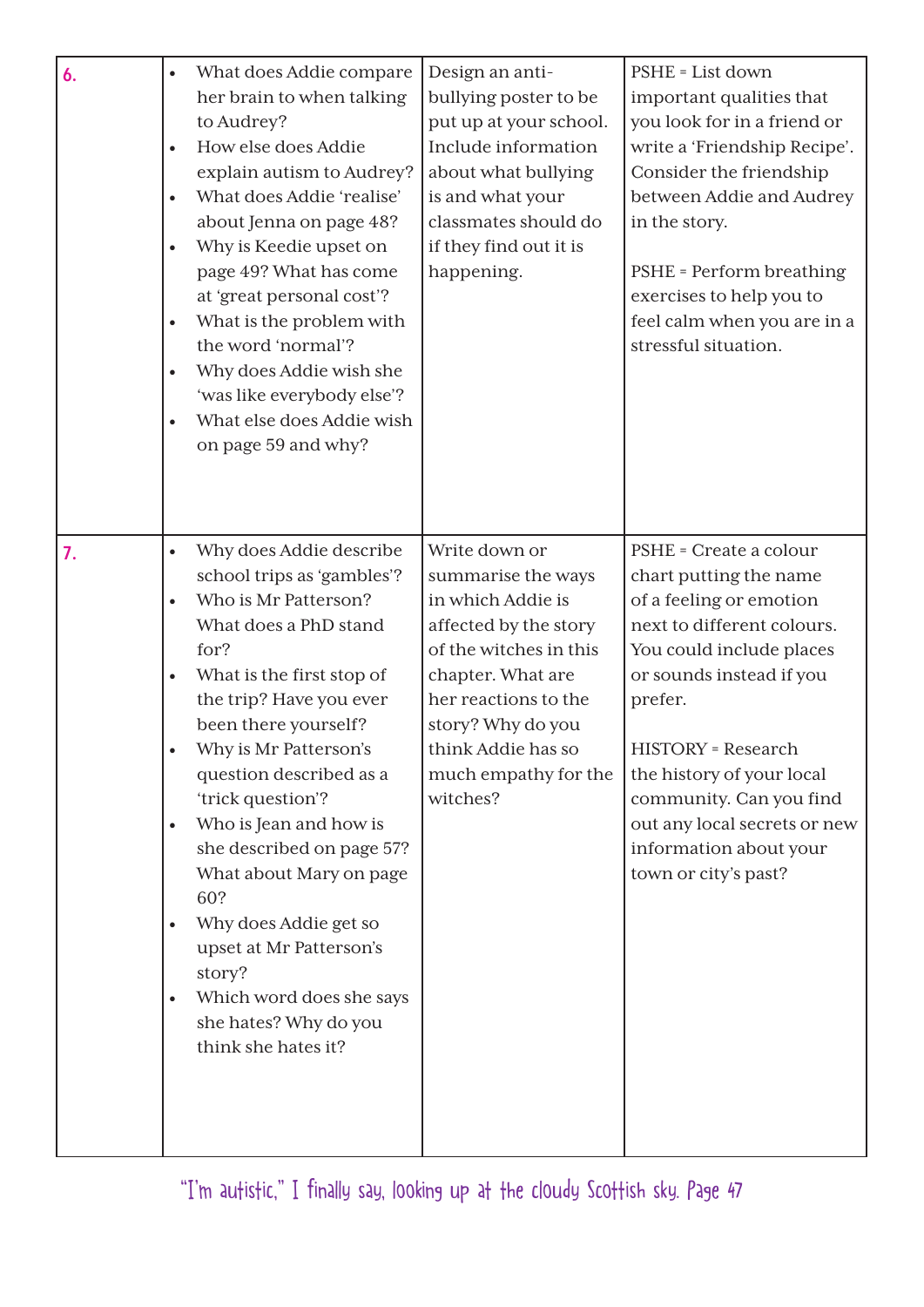| 8. | Which 'common<br>$\bullet$<br>misunderstanding' is<br>addressed on page 67?<br>What does it mean to have<br>$\bullet$<br>empathy?<br>What does Addie's mum<br>say she 'needs'? How<br>might this help her?<br>How are Mrs Hazel and<br>Miss Elspeth different to<br>Miss Murphy?<br>Which other qualities<br>$\bullet$<br>make a great teacher?<br>Why might it be difficult<br>$\bullet$<br>for Audrey to fully<br>understand Addie's 'way<br>of thinking and feeling' on<br>page 75?<br>Why is Addie worried<br>$\bullet$<br>about what happened to<br>Bonnie?     | Create a character<br>profile for Keedie.<br>What are her strengths<br>and weaknesses? What<br>are her interests? Who<br>does she care about? | LITERACY = Note down<br>a definition for the word<br>'empathy'. Write a short<br>reflection about a time you<br>showed empathy.<br>ART = Using the text as<br>inspiration, create a<br>bookmark to take home.<br>Make it colourful and eye-<br>catching!                                                                                                                                                                                                              |
|----|----------------------------------------------------------------------------------------------------------------------------------------------------------------------------------------------------------------------------------------------------------------------------------------------------------------------------------------------------------------------------------------------------------------------------------------------------------------------------------------------------------------------------------------------------------------------|-----------------------------------------------------------------------------------------------------------------------------------------------|-----------------------------------------------------------------------------------------------------------------------------------------------------------------------------------------------------------------------------------------------------------------------------------------------------------------------------------------------------------------------------------------------------------------------------------------------------------------------|
| 9. | Why is Audrey a good<br>$\bullet$<br>friend? How does she<br>support Addie?<br>What qualities do you look<br>$\bullet$<br>for in a friend?<br>What does it mean to<br>'think outside the box'?<br>Why is this a powerful<br>thing?<br>What does Keedie mean<br>$\bullet$<br>when she says she has to<br>'hide every day' on page<br>85?<br>Why shouldn't you listen<br>$\bullet$<br>to people who 'say nasty<br>things on the internet'?<br>How does Keedie stand up<br>$\bullet$<br>for Nina on page 88?<br>What do Addie's sisters<br>$\bullet$<br>have in common? | Write down all the<br>ways that the three<br>sisters in the story love<br>each other. How do<br>they show their love?                         | ART = Create a Friendship<br>Bracelet to give to a special<br>friend or family member.<br>PSHE = Consider the<br>section in this chapter<br>about having to 'hide'<br>(page 86). Do you ever feel<br>like you 'hide' your true<br>self from others? Create<br>a drawing of yourself: on<br>the outside write down the<br>ways you present yourself<br>in front of others. On the<br>inside, write down words<br>and feelings to show who<br>you really are deep down. |

I think it must be hard for neurotypical people to imagine a completely different way of thinking and feeling. A heightened one where everything is louder, brighter. Better. Worse. Page 75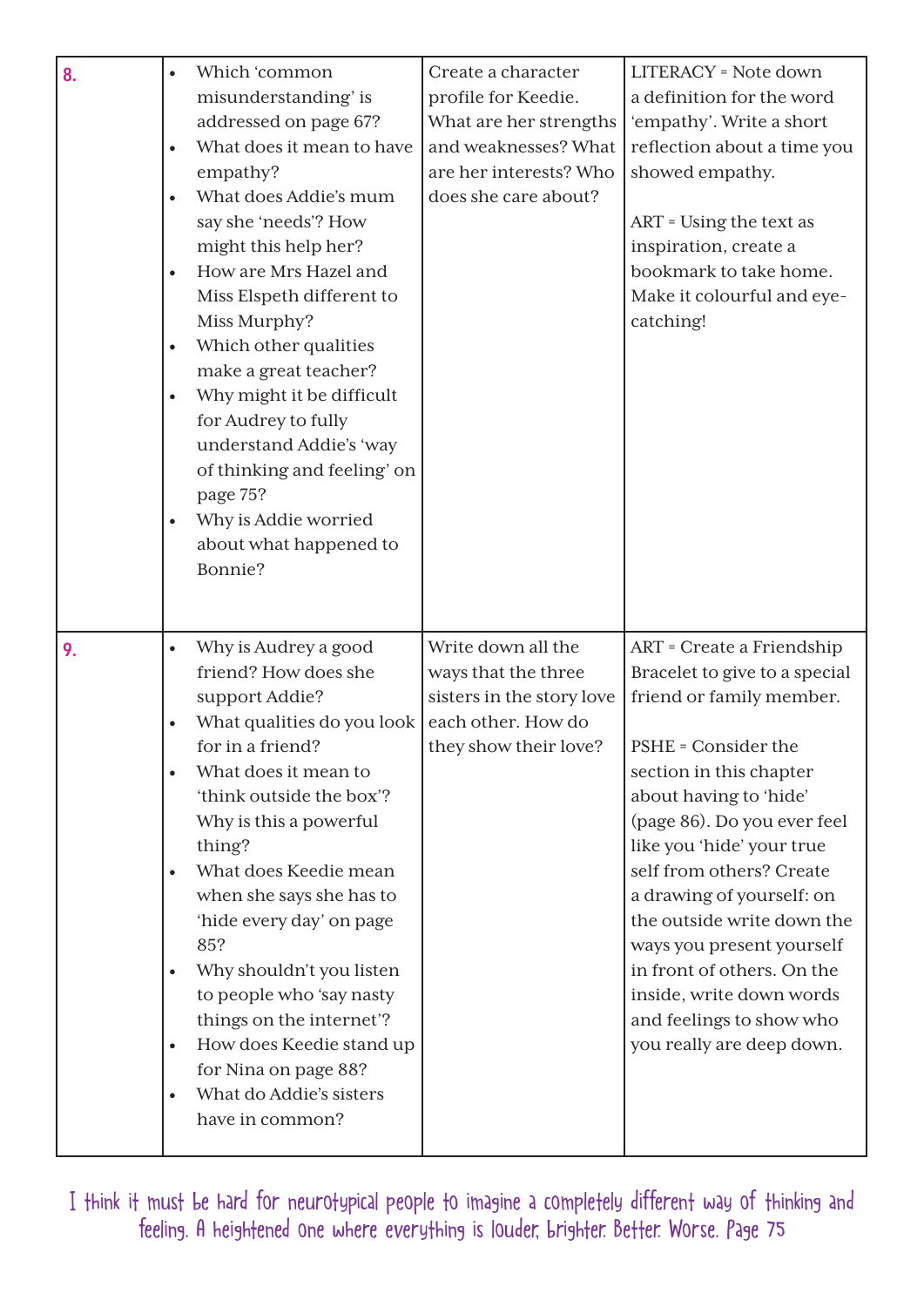| 10. | $\bullet$<br>$\bullet$<br>$\bullet$<br>$\bullet$<br>$\bullet$<br>$\bullet$ | Why does Addie travel<br>into Edinburgh by<br>herself? Is this the right<br>thing to do?<br>What is unpleasant about<br>the lecture hall on page<br>94?<br>What makes Addie so<br>worried about Keedie on<br>page 95?<br>Why is Mum so cross with<br>Nina?<br>What could Nina have<br>done differently?<br>What advice does Mum<br>give Addie?<br>Why does Addie think<br>Keedie is lying?                                          | Design your own flyer<br>campaigning for the<br>plaque or memorial in<br>Juniper.<br>Write a short<br>description about<br>a favourite place of<br>yours.                                                                                                                                                                                                              | PSHE / ART = Have a chat<br>with a partner about a<br>place that makes you feel<br>safe and comfortable.<br>It could be indoors or<br>outside! Draw a picture of<br>your 'safe space' and label it<br>with the emotions that you<br>feel when you are there.                                                                                                                                          |
|-----|----------------------------------------------------------------------------|-------------------------------------------------------------------------------------------------------------------------------------------------------------------------------------------------------------------------------------------------------------------------------------------------------------------------------------------------------------------------------------------------------------------------------------|------------------------------------------------------------------------------------------------------------------------------------------------------------------------------------------------------------------------------------------------------------------------------------------------------------------------------------------------------------------------|-------------------------------------------------------------------------------------------------------------------------------------------------------------------------------------------------------------------------------------------------------------------------------------------------------------------------------------------------------------------------------------------------------|
| 11. | $\bullet$<br>$\bullet$<br>$\bullet$<br>$\bullet$<br>$\bullet$<br>$\bullet$ | Why might animals be<br>'preferable' to people<br>sometimes?<br>Why doesn't Emily deserve<br>a response?<br>What advice would you<br>give Emily if you could?<br>Why might Addie find her<br>own workings out easier<br>in Maths?<br>Which subject do you<br>find tricky? Do you have<br>strategies to help you?<br>Why does Audrey prefer<br>dolphins to sharks?<br>Why do you think this<br>conversation makes Addie<br>feel sad? | Write an account of<br>a time that you felt<br>pressured by a certain<br>subject or situation<br>in the classroom-<br>just like Addie feels<br>pressured in Maths.<br>How did it make you<br>feel? What helped<br>you to cope? Why is<br>it important to share<br>how you feel with your<br>friends?<br>Create a list of reasons<br>why Addie loves sharks<br>so much. | PSHE = Imagine having a<br>conversation with Emily in<br>which you ask her about<br>her behaviour towards<br>Addie. What do you think<br>Emily would say to you?<br>Why do you think she<br>behaves this way towards<br>Addie?<br>SCIENCE = Both sharks and<br>dolphins live in the ocean.<br>What do you know about<br>the ocean? Carry out some<br>research into where these<br>two creatures live. |

"You should feel safe to be yourself all the time. We shouldn't have to mask." Page 86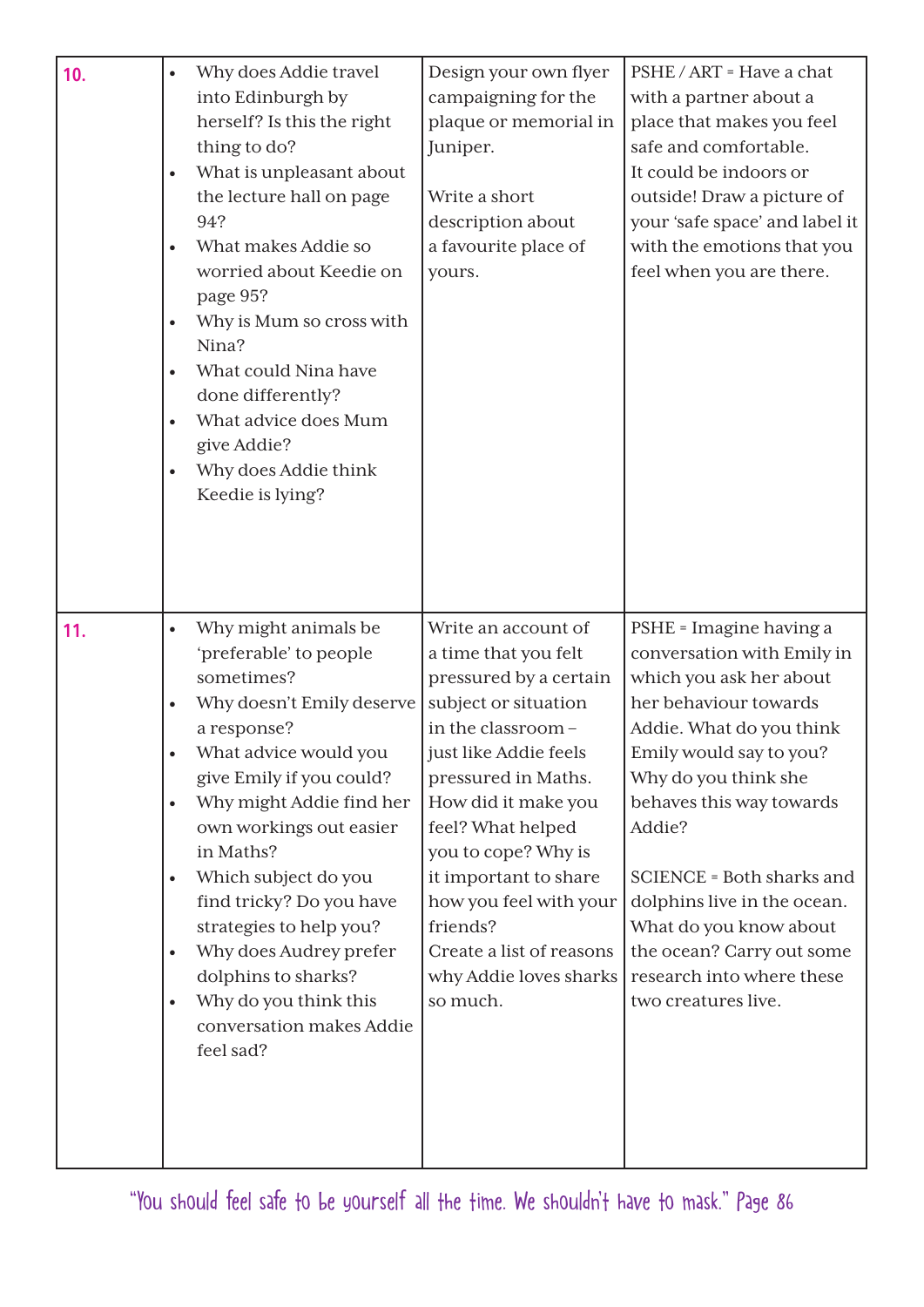| 12. | Who hears Addie out at<br>$\bullet$<br>the meeting?<br>Why is it important to<br>make sure people feel<br>heard?<br>What are Mr Macintosh's<br>'issues' with Addie's idea<br>on page 108?<br>What is powerful about<br>Addie's speech on page<br>110?<br>What does Addie 'decide'<br>at the end of the chapter<br>and why?<br>Why is it important to<br>stand up for things you<br>believe in?<br>Which personal traits does<br>each character show in<br>this chapter?                                                                                    | Write a formal letter<br>to the members of<br>the committee urging<br>them to listen to Addie<br>and to support her<br>cause.                                                                                                                                                                                                                  | MUSIC & DANCE = Choose a<br>song that is about believing<br>in yourself and makes you<br>feel empowered. Play along<br>to the music or perform a<br>dance to it.<br><b>LITERACY / CREATIVE</b><br>WRITING = What does the<br>word 'courage' mean?<br>Write a poem based on the<br>events of the story so far<br>entitled 'COURAGE'.                                                                                                                                                    |
|-----|------------------------------------------------------------------------------------------------------------------------------------------------------------------------------------------------------------------------------------------------------------------------------------------------------------------------------------------------------------------------------------------------------------------------------------------------------------------------------------------------------------------------------------------------------------|------------------------------------------------------------------------------------------------------------------------------------------------------------------------------------------------------------------------------------------------------------------------------------------------------------------------------------------------|----------------------------------------------------------------------------------------------------------------------------------------------------------------------------------------------------------------------------------------------------------------------------------------------------------------------------------------------------------------------------------------------------------------------------------------------------------------------------------------|
| 13. | How does Audrey show<br>$\bullet$<br>consideration on page<br>114?<br>How do Dad and Keedie<br>$\bullet$<br>make Christmas less<br>overwhelming?<br>How are Juniper and<br>$\bullet$<br>London different?<br>Why does Addie think of<br>$\bullet$<br>London as like a 'coral<br>reef' on page 117?<br>Have you been to a big<br>$\bullet$<br>city? What 'sensory stuff'<br>do you find in cities?<br>What is the difference<br>$\bullet$<br>between 'nice' and 'good'?<br>Why do you think Addie<br>$\bullet$<br>says Miriam is like her? Do<br>you agree? | Create a sensory<br>description of your<br>own local area - then<br>contrast it with a<br>sensory description<br>of a bustling city (or<br>a quiet place) of your<br>choice, anywhere<br>in the world! How<br>can you use the five<br>senses in your writing<br>to create mood and<br>atmosphere? Why is<br>Addie nervous about<br>big cities? | <b>GEOGRAPHY</b> = Locate the<br>different places and cities<br>that are mentioned in the<br>extract on a world map.<br>Consider the differences<br>between small, rural towns<br>or villages and big, bustling<br>cities. Divide a page into<br>two columns to write down<br>these differences.<br><b>MUSIC</b> = Use instruments<br>and your voice to create the<br>different sounds of a city.<br>Then, create the sounds<br>of a small town or village.<br>How are they different? |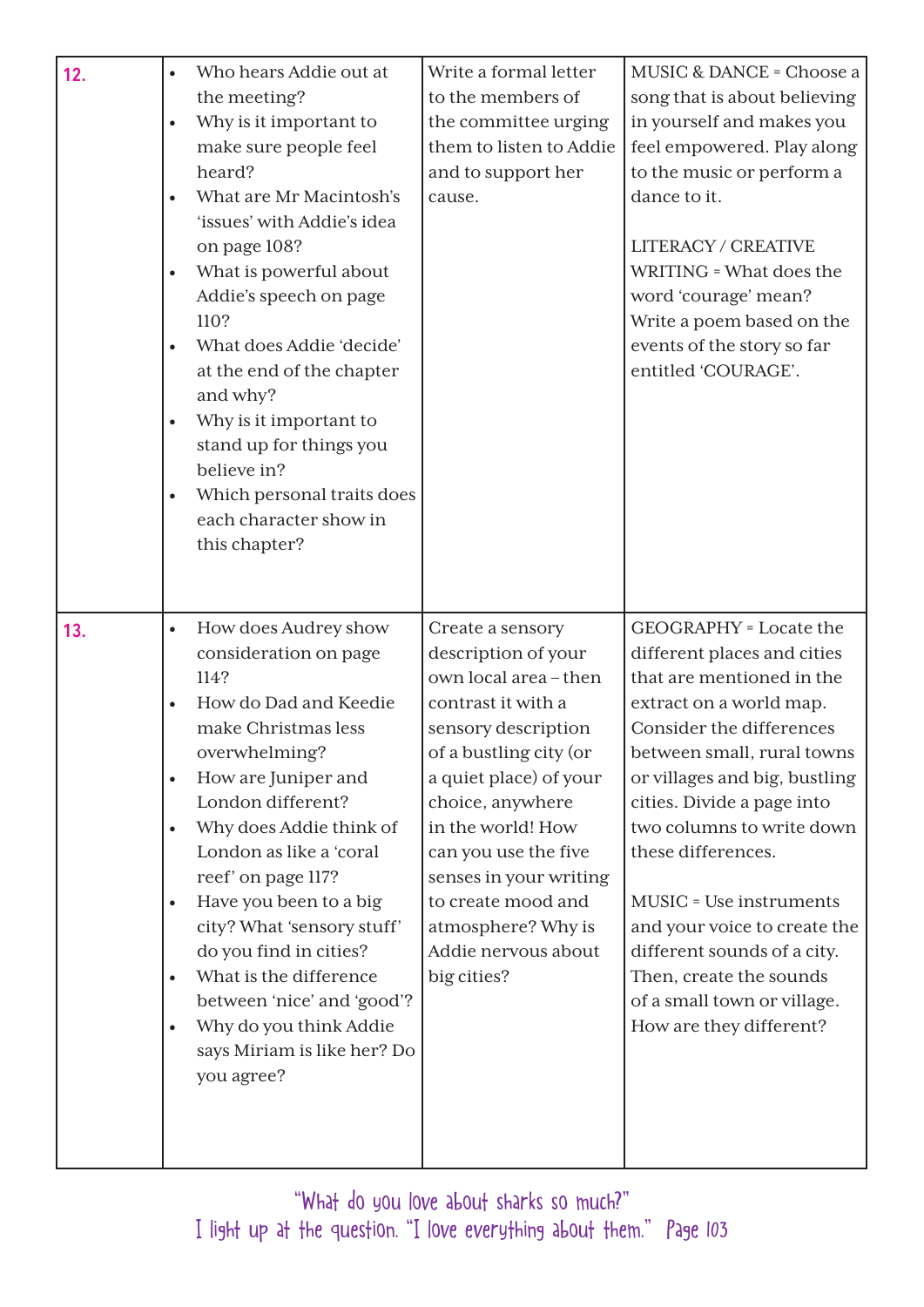| 14. | $\bullet$<br>$\bullet$<br>$\bullet$<br>$\bullet$<br>$\bullet$<br>$\bullet$<br>$\bullet$ | What is your favourite<br>word and why? What does<br>it mean?<br>Do friends need to like all<br>the same things? Explain<br>your ideas.<br>What does Addie 'love<br>about sharks' on page 126?<br>How is Emily acting<br>differently on pages<br>132-133?<br>What does 'dreich' mean?<br>Do you know any other<br>Scottish words?<br>According to Keedie, what<br>do people 'want'?<br>Why are stories so<br>powerful? What are your<br>favourite stories and why?                                                               | Write your own<br>powerful short story<br>or acrostic poem<br>about someone who<br>is different. Use the<br>word 'DIFFERENT' as<br>your title.                                                                                                                                                     | LITERACY / GEOGRAPHY =<br>Create a glossary of words<br>that are unique to your<br>local area. You might want<br>to carry out some research<br>into the history of these<br>words-where do they<br>come from?<br>LITERACY / ART = What<br>is your favourite word?<br>Create a decorated version<br>or collage of your chosen<br>word showing its meaning<br>and why you love it so<br>much!                             |
|-----|-----------------------------------------------------------------------------------------|----------------------------------------------------------------------------------------------------------------------------------------------------------------------------------------------------------------------------------------------------------------------------------------------------------------------------------------------------------------------------------------------------------------------------------------------------------------------------------------------------------------------------------|----------------------------------------------------------------------------------------------------------------------------------------------------------------------------------------------------------------------------------------------------------------------------------------------------|-------------------------------------------------------------------------------------------------------------------------------------------------------------------------------------------------------------------------------------------------------------------------------------------------------------------------------------------------------------------------------------------------------------------------|
| 15. | $\bullet$<br>$\bullet$<br>$\bullet$<br>$\bullet$<br>$\bullet$<br>$\bullet$<br>$\bullet$ | How are Addie's<br>classmates cruel to her<br>at the beginning of the<br>chapter?<br>Which 'horrendous<br>word' is scribbled in her<br>thesaurus? Why is this<br>offensive?<br>What do you think has<br>caused Emily to behave<br>this way?<br>Why do you think the<br>'silence' on page 141 is<br>described as 'loud'?<br>Why does Addie lose<br>control? Why is she sorry?<br>How could Miss Murphy<br>react differently in this<br>situation?<br>Why does this incident<br>make other things 'spring<br>to mind' on page 143? | Write a letter of<br>apology to Addie from<br>Emily's perspective,<br>imagining that she<br>has realised all of the<br>things that she did<br>wrong.<br>Consider how you feel<br>reading this chapter<br>and note down your<br>emotions as you read<br>the scene. Why is it a<br>powerful chapter? | DRAMA = Act out this<br>scene as a class. Stop it at<br>different points and think<br>about what each character<br>is doing. What is each<br>character feeling and why?<br>What could characters do<br>differently?<br>PSHE = Create a list<br>of promises for how<br>to treat one another<br>in the classroom and<br>show kindness. Sign this<br>agreement to create an<br>open and inclusive learning<br>environment. |

I smile at her. She doesn't get it. I am invisible. The real Addie is behind a mask of social rules, regulations and strange neurotypical customs. Page 119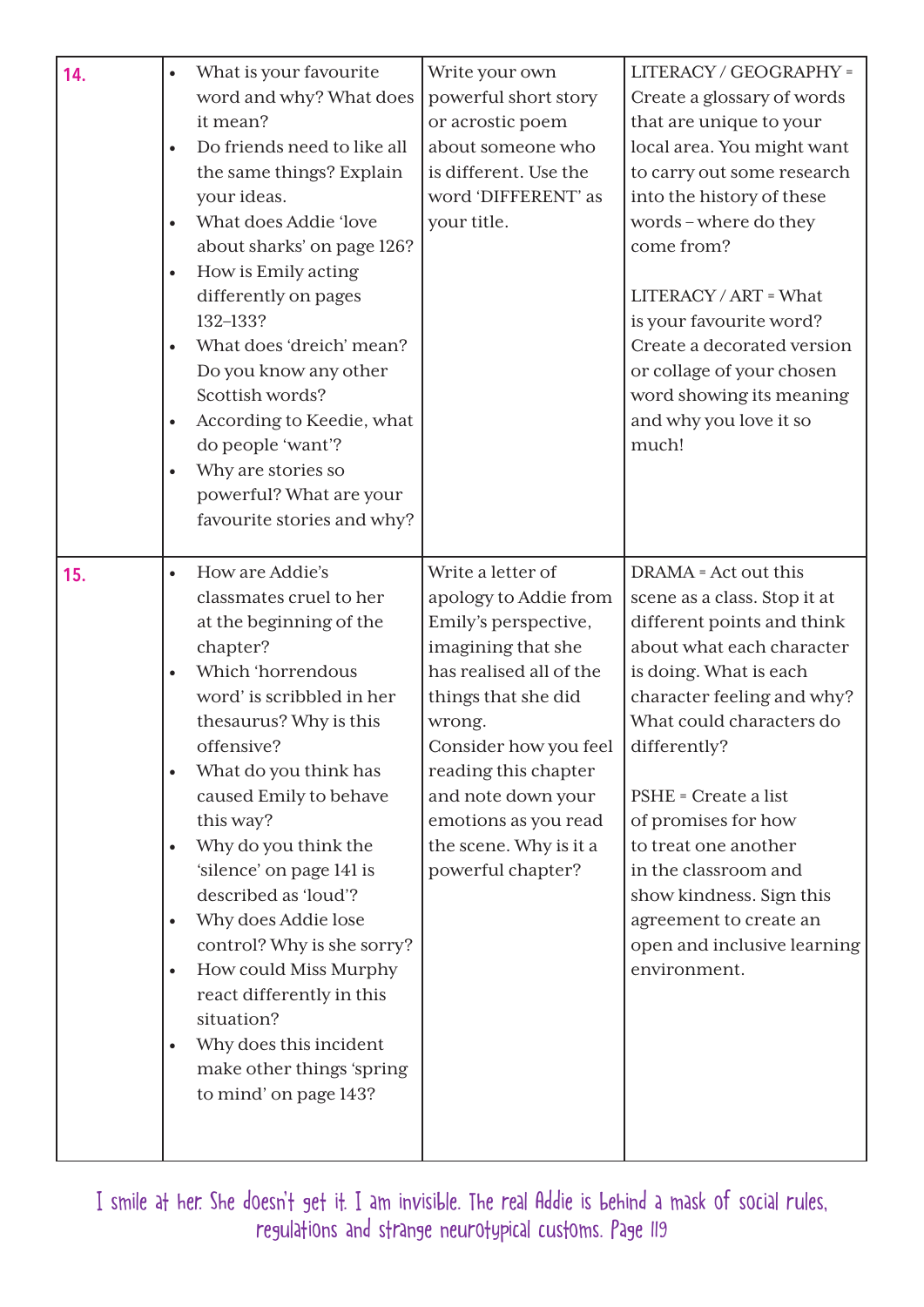| 16. | How is the office<br>described? How does it<br>reflect how Addie might<br>be feeling?<br>What is confusing for<br>$\bullet$<br>Addie on page 145?<br>How does Miss Murphy<br>$\bullet$<br>summarise what<br>happened on page 147?<br>Which important details<br>$\bullet$<br>does Miss Murphy leave<br>out?<br>Why are Keedie and Nina<br>$\bullet$<br>so upset?<br>How do Mr Allison and<br>$\bullet$<br>Audrey support Addie?<br>What does Nina threaten<br>to do at the end of the<br>chapter?                                                             | Write down all the<br>ways that Miss Murphy<br>is presented in this<br>chapter. Would you<br>describe her as the<br>'villain' in this story?<br>Why or why not? | <b>LITERACY / ART &amp; DESIGN</b><br>= Consider the phrase: 'All<br>the colours of her hate'<br>(page 144). Draw what you<br>think this looks like. What<br>colours will you use?<br>LITERACY = Write a list of<br>similarities and differences<br>comparing twins Keedie<br>and Nina.                                  |
|-----|---------------------------------------------------------------------------------------------------------------------------------------------------------------------------------------------------------------------------------------------------------------------------------------------------------------------------------------------------------------------------------------------------------------------------------------------------------------------------------------------------------------------------------------------------------------|-----------------------------------------------------------------------------------------------------------------------------------------------------------------|--------------------------------------------------------------------------------------------------------------------------------------------------------------------------------------------------------------------------------------------------------------------------------------------------------------------------|
| 17. | Why is Addie worried<br>$\bullet$<br>about Keedie?<br>How does Nina describe<br>Miss Murphy? Do you<br>agree with her?<br>What makes Nina feel a bit<br>'left out' sometimes and<br>why?<br>What happened at<br>$\bullet$<br>Nina's and Keedie's joint<br>fourteenth birthday<br>party?<br>What does Nina realise<br>$\bullet$<br>about her old school<br>friends and Keedie on<br>page 158?<br>What important<br>$\bullet$<br>conversation do Addie<br>and Nina have?<br>How do you think their<br>$\bullet$<br>relationship might change<br>going forwards? | Write a diary<br>entry from Nina's<br>perspective about<br>what she has learned<br>and how she is feeling<br>in this chapter.                                   | PSHE = Have a discussion<br>about why it is important<br>to talk about feelings.<br>How can it help to create<br>empathy? How can it bring<br>people closer?<br>PSHE / DRAMA = Hold a<br>class party celebrating<br>each other's differences.<br>Create some inclusive party<br>decorations, posters and<br>invitations. |

Miss Murphy's voice is quiet and deadly. I look up. She is glaring down at me, no longer trying to hide her face. I see it all. All the colours of her hate. Page 144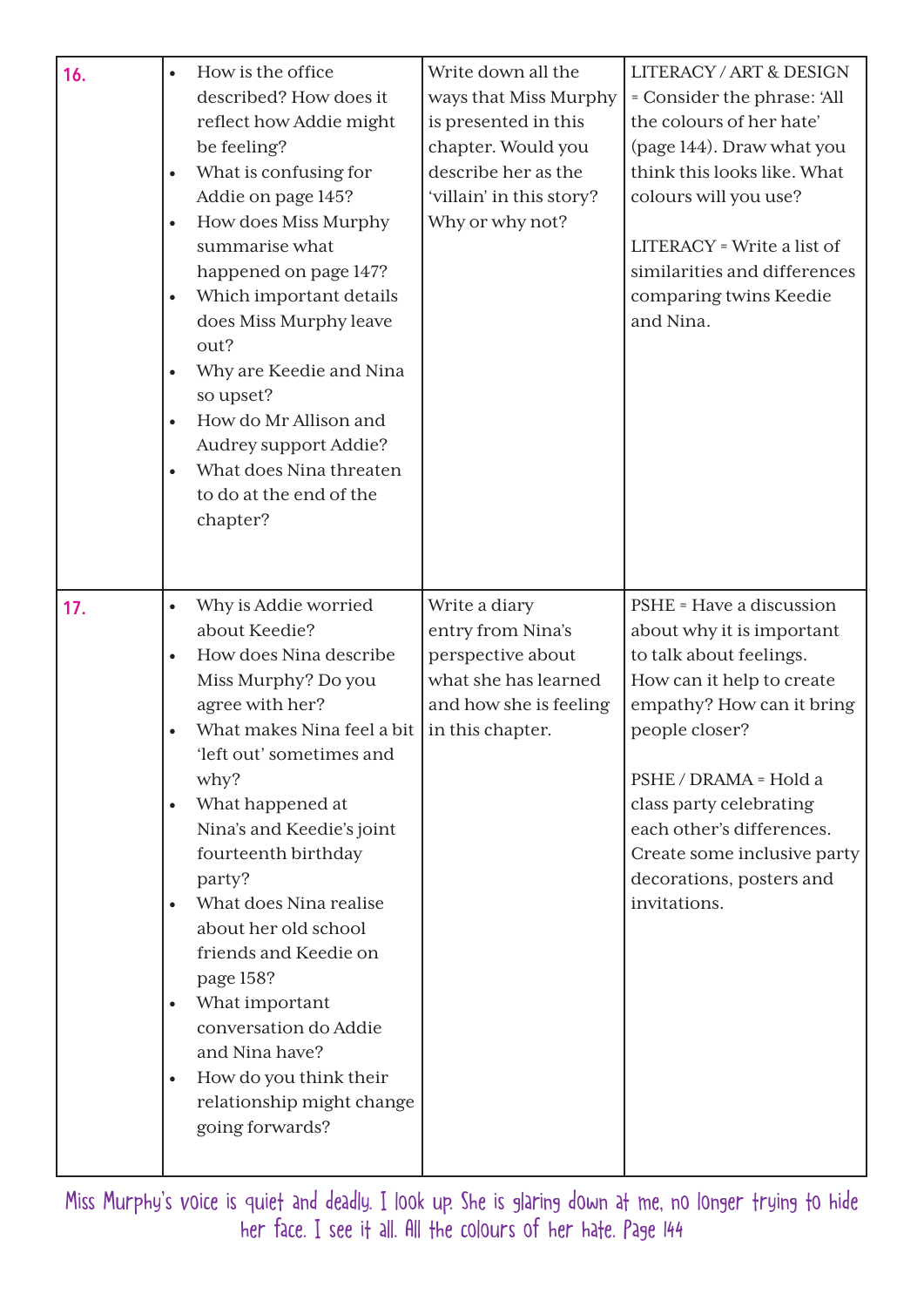| 18. | What is 'a burnout'?<br>$\bullet$<br>What 'stings'? Why might<br>$\bullet$<br>Addie feel this way?<br>What is Keedie trying<br>$\bullet$<br>to tell Addie about the<br>ocean?<br>Why is it important to 'be<br>$\bullet$<br>open about who you really<br>are'?<br>What does 'the real you'<br>$\bullet$<br>mean?<br>How can you make people<br>$\bullet$<br>feel comfortable being<br>themselves?<br>What does Addie realise<br>$\bullet$<br>about her friendships<br>with Jenna and Audrey?                                                                                                     | Create a character<br>profile for Addie.<br>Consider what she<br>has learned in the<br>story. How has she<br>developed or become<br>stronger?                 | PSHE / ART = Draw or create<br>a collage showing what the<br>word 'burnout' means in<br>the story.<br>Write a list of things you<br>can do to feel better when<br>you are sad, anxious, or<br>feeling overwhelmed<br>LITERACY / CREATIVE<br>WRITING = Write a poem<br>about a family member or<br>friend who you are grateful<br>for.          |
|-----|--------------------------------------------------------------------------------------------------------------------------------------------------------------------------------------------------------------------------------------------------------------------------------------------------------------------------------------------------------------------------------------------------------------------------------------------------------------------------------------------------------------------------------------------------------------------------------------------------|---------------------------------------------------------------------------------------------------------------------------------------------------------------|------------------------------------------------------------------------------------------------------------------------------------------------------------------------------------------------------------------------------------------------------------------------------------------------------------------------------------------------|
| 19. | What is wrong with<br>$\bullet$<br>Jenna's apology?<br>What has Addie realised<br>$\bullet$<br>about friendship by this<br>point in the story?<br>How does Nina explain<br>$\bullet$<br>the behaviour of bullies?<br>Why is it important to<br>take action if you find out<br>someone is being bullied?<br>How can you do this?<br>What does Addie realise<br>$\bullet$<br>about grown-ups on page<br>173?<br>How does Addie confront<br>$\bullet$<br>the tree on pages 175–176?<br>What does, 'I will not let<br>$\bullet$<br>people use my difference,<br>as a stick to beat me with'<br>mean? | Write an article or<br>informative leaflet<br>explaining what you<br>have learned about<br>neurodiversity and<br>autism from the story<br>and its characters. | ART = Draw the tree from<br>page 173 with branches<br>coming out of it. On<br>each branch, note down<br>something Addie has<br>learned by the end of the<br>text.<br>LITERACY / PSHE = Have<br>a discussion about the<br>importance of believing<br>in yourself. Make one<br>promise about how you<br>will be kinder to yourself in<br>future. |

She squeezes me and speaks with a wobble in her voice, "And it's not worth it Addie. No one is worth feeling that way for. You've got to find people that accept the real you.' Pages 165–166